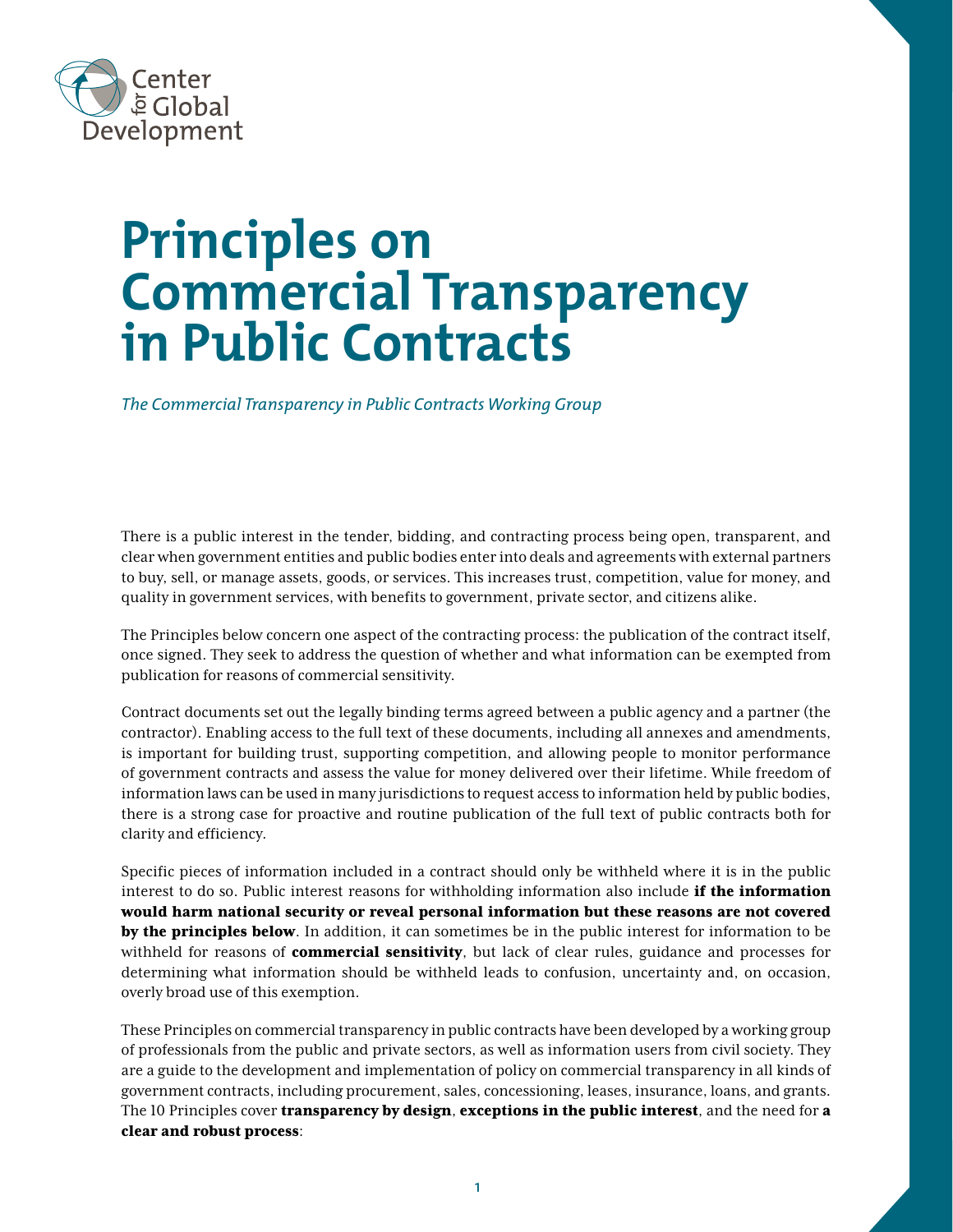- i. Transparency by design: Transparency should be the norm for all government contracts, particularly regarding information on what is being exchanged and for what price. Contracting systems should be designed to support proactive publication of contracts as open data.
- ii. **Exceptions in the public interest**: Redactions on the basis of commercial sensitivity should only be justified where the public interest in withholding information is greater than the public interest in having that information published. This should take into account both any commercial harms to the contractor and the broader benefits of transparency to markets and public trust.
- iii. Clear and robust process: Governments should issue detailed guidance on commercial sensitivity principles and exemptions, put in place systems to support publication, ensure redaction is time-limited, and use other oversight mechanisms to compensate for information withheld from publication.

Because these Principles are broad in their coverage, they allow both for publication regimes where individual pieces of information may be considered for redaction, and those where there is a clear upfront policy of full text publication without exemptions, applied across a jurisdiction, sector, or area of contracting. What they do not envisage is blanket use of commercial confidentiality as a means to hold back information without regard to the public interest.

These Principles are aimed at creating a level playing field for transparency in public contracting. In practice different countries and sectors will move towards transparency at different rates. The more universally the Principles are applied, the larger the gains.

## **THE PRINCIPLES**

#### **TRANSPARENCY BY DESIGN**

- 1. Public contracting should be designed for transparency and efficiency. The design of procurement and other contracting systems and model contracts should aim to reduce the need for redaction and uncertainty about publication. Bidders should be aware of transparency requirements from the outset of a bidding process.
- 2. Full contract publication should be the norm. Governments should undertake full, proactive contract publication. Information should only be redacted on the grounds of commercial sensitivity where a clear case has been made that it is in the public interest to redact more than the public interest to publish information. Ideally contract information should be published in an open data, machine readable format with a clear data schema to facilitate sharing and use.
- 3. Information needed to judge value for money should be disclosed. The fundamental aim of transparency is to ensure government resources are well used. This requires citizens and competing firms being able to access information on what has been bought, sold, leased, or otherwise exchanged, and at what price. Procurement policies may mandate publication of information on price, evaluation criteria, technical conditions, technical specifications, performance obligations, and documents confirming compliance with the qualification criteria. If information needed to judge the value for money of the contract over its lifetime is requested for redaction, it should pass the public interest case.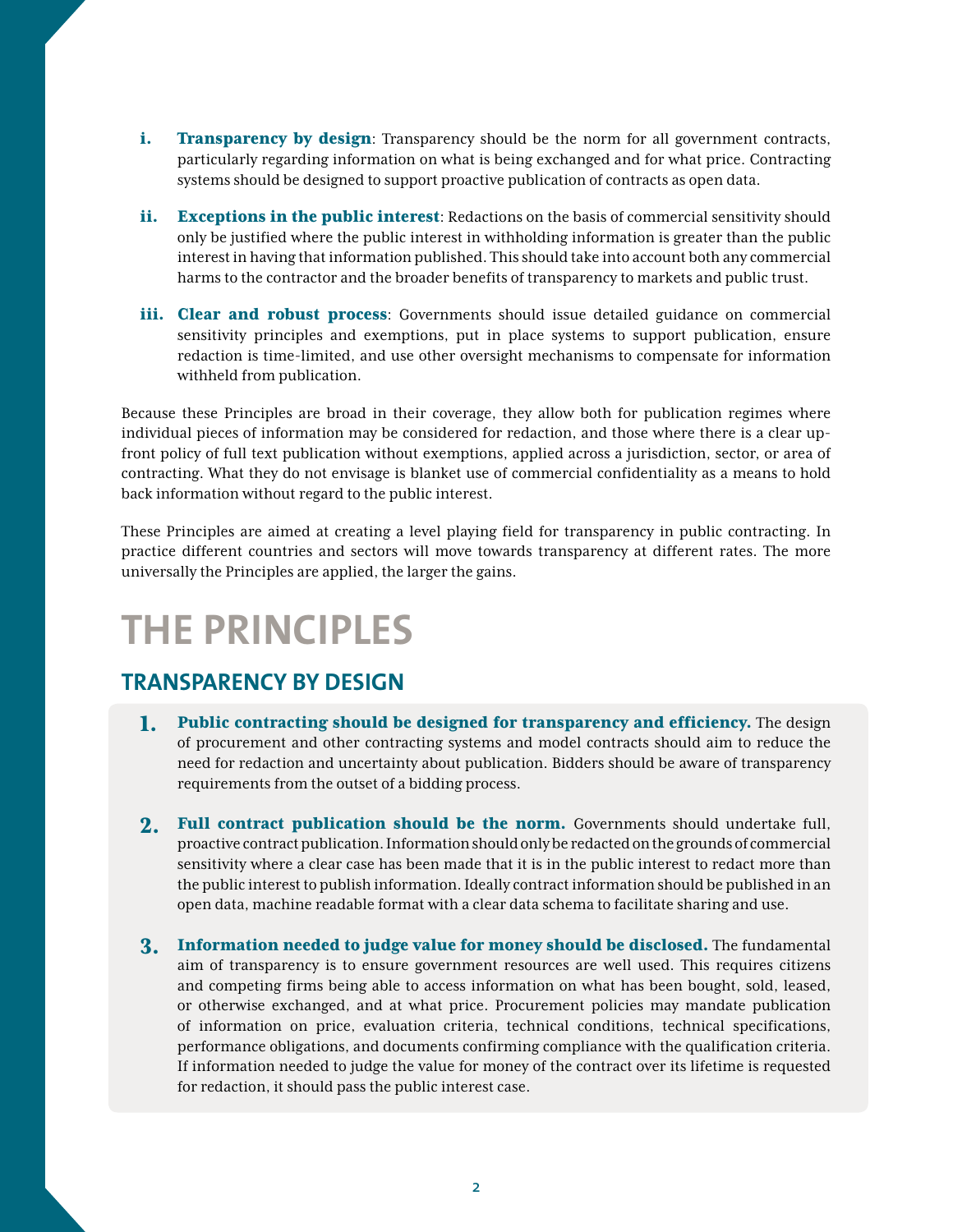### **EXCEPTIONS IN THE PUBLIC INTEREST**

The application of exceptions to publication can depend on factors including contract types, and levels of trust in public institutions (where there is less trust in institutions the case for full publication is stronger). For example, in the extractive sectors the ownership of natural resources by citizens, the irreversible sale of non-renewable public goods, the often-significant revenue generation potential, the associated corruption risks, and the information asymmetries between government and companies in the sector combined suggest that a general policy of full disclosure is likely to be in the public interest.

Where exceptions to publication are considered:

- 4. Information should only be redacted for reasons of commercial sensitivity when the public interest in withholding information is greater than the public interest for disclosure. The potential for harm to the contractor and (so) to the public interest that may result from disclosure of commercially sensitive information should be weighed against the public interest in disclosure. A public interest test should robustly weigh these two cases and explain the decision made. The burden of proof of harm to the public interest from publication should be on those seeking to withhold information from the public.
- 5. The public interest test should take into account the wider economic benefits of the sharing of commercial information, as well as the case for accountability and the **public's right to know.** There is a public benefit in increasing competition in bidding rounds for future public contracts. Exemption to disclosure on the basis of public interest test requires demonstrating (i) evidence of significant potential financial harm to the contractor or the public agency; (ii) the harm to the contractor or the public agency will harm the public interest; (iii) that it is reasonable to believe this harm could be avoided through redaction of contract text (including that it is unlikely this information could be accessed through other channels); and (iv) this negative impact clearly outweighs the benefits of access to the information for government, market, and citizens through enhanced competition, market information, and scrutiny.
- 6. All redactions should be clearly marked with the reason for redaction. Where the reason given for redaction is commercial sensitivity, a link to the public interest justification should be provided. Redactions should include an indication of how long the information will be withheld for, and what appeals process is available. Agencies designing information systems or data standards for contracting and contract publication should include redactions and related information within the data system and metadata (so that cases of redacted information can easily be searched, patterns of redaction monitored, and redactions automatically flagged where the exemption to publication has expired).